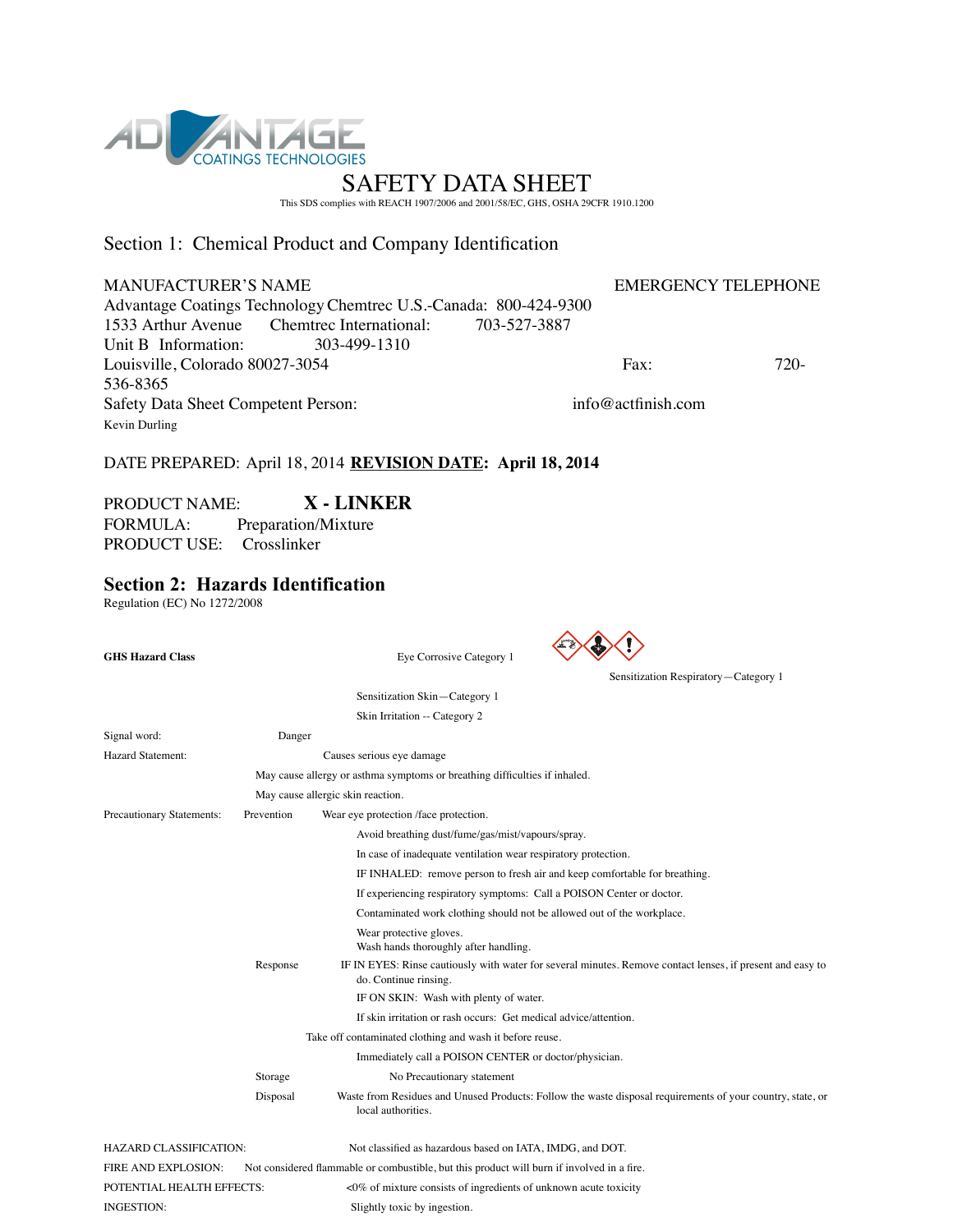| <b>HAZARD CLASSIFICATION:</b> |                                                                 | Not classified as hazardous based on IATA, IMDG, and DOT.                                               |
|-------------------------------|-----------------------------------------------------------------|---------------------------------------------------------------------------------------------------------|
| <b>FIRE AND EXPLOSION:</b>    |                                                                 | Not considered flammable or combustible, but this product will burn if involved in a fire.              |
| POTENTIAL HEALTH EFFECTS:     |                                                                 | $\langle 0\%$ of mixture consists of ingredients of unknown acute toxicity                              |
| INGESTION:                    |                                                                 | Slightly toxic by ingestion.                                                                            |
| INHALATION:                   | May be harmful if inhaled. Causes respiratory tract irritation. |                                                                                                         |
| <b>SKIN CONTACT:</b>          |                                                                 | May cause slight irritation. May cause sensitization of susceptible persons.                            |
| <b>EYE CONTACT:</b>           |                                                                 | Causes irritation with symptoms of reddening, tearing, stinging, and swelling. May cause corneal injury |
| OTHER:                        |                                                                 | Monomeric aziridines (ethyleneimine and propyleneimine) used to produce polyfunctional aziridine        |
|                               |                                                                 | crosslinkers have shown positive genotoxic activity in all animal and bacterial systems tested and are  |
|                               |                                                                 | known animal carcinogens, with unknown relevance to humans. Animal and bacterial studies on the         |
|                               |                                                                 | crosslinker show a similar pattern of genotoxicity. Bioavailability of the crosslinker is less than the |
|                               |                                                                 | monomer, however, care should be taken to avoid exposure.                                               |
|                               |                                                                 |                                                                                                         |

CHRONIC EFFECTS OF OVEREXPOSURE: None APPEARANCE: Clear liquid

NFPA Rating:

| Component Health | (Blue) Flammability (Red) Reactivity (Yellow) Special (White) |    |
|------------------|---------------------------------------------------------------|----|
| $X$ - Linker     |                                                               | -- |

## **Section 3: Composition, Information on Ingredients**

| <b>PRODUCT</b><br><b>COMPOSITION</b> | <b>APPRX</b><br>$\frac{0}{0}$ | ACGIH<br>TLV                   | <b>OSHA</b><br>PEL                    | <b>NIOSH</b><br>REL       | CAS<br>NO.           | EINECS/IDANGERI<br>ELINCS SYMBOL PHRASE CANADA | <b>RISK</b> | DSL |
|--------------------------------------|-------------------------------|--------------------------------|---------------------------------------|---------------------------|----------------------|------------------------------------------------|-------------|-----|
| Polyfunctional Aziridine             | 70-100                        | 2 ppm                          | 2 ppm<br>$5 \text{ mg/m}$             | 2 ppm<br>$5 \text{ mg/m}$ | 64265-57-2 264-763-3 |                                                |             | v   |
| P series glycol ethers               | $0 - 30$                      | $100$ ppm<br>$150$ ppm<br>STEL | $100$ ppm<br>$150$ ppm<br><b>STEL</b> | $- - - - -$               | 34590-94-8 252-104-2 |                                                | -----       | v   |

Trade Secret (TS) Some items on this MSDS may be designated as trade secrets. Bonafide requests for disclosure of trade secret information to medical personnel must be made in accordance with the provisions contained in 29 CFR 1910.1200 I 1-13. The full text for all R-Phrases is shown in Section 16.

# **Section 4: First Aid Measures**

INHALATION: Remove to fresh air. If not breathing, provide CPR (cardio pulmonary resuscitation). Get immediate medical attention. SKIN CONTACT: Immediately flush skin with plenty of soap and water for at least 15 minutes. Remove contaminated clothing. EYE CONTACT: Immediately flush eyes with plenty of water for at least 15 minutes. Get immediate medical attention.

INGESTION: If swallowed do not induce vomiting, give large quantities of water to drink. Never give anything to an unconscious person. Get immediate medical attention.

# **Section 5: Fire-fighting Measures**

FLASH POINT: 93-94 °C; 199 °F FLAMMABLE LIMITS IN AIR (% by vol): Not measured EXTINGUISHING MEDIA: Foam, Dry Chemical Powder, or Carbon Dioxide SPECIAL FIREFIGHTING PROCEDURES: None UNUSUAL FIRE AND EXPLOSION HAZARDS: Emits toxic fumes under fire conditions.

# **Section 6: Accidental Release Measures**

ACTION TO BE TAKEN IF MATERIAL IS RELEASED OR SPILLED:

Wear proper protective equipment as specified in Section 8: Exposure Controls/Personal Protection Warn other workers of spill and contain spill. Recover spill by using absorbent and sweeping up waste material. In case of large spills, dike the spill, if possible. Call emergency services. Place material into a chemical waste container. Eliminate all sources of ignition and ventilate area. Prevent spills or contaminated rinse water from entering sewers or watercourses.

DISPOSAL METHOD: disposal should be made in accordance with federal, state, and local regulations. Incineration is recommended.

# Section 7: Handling and Storage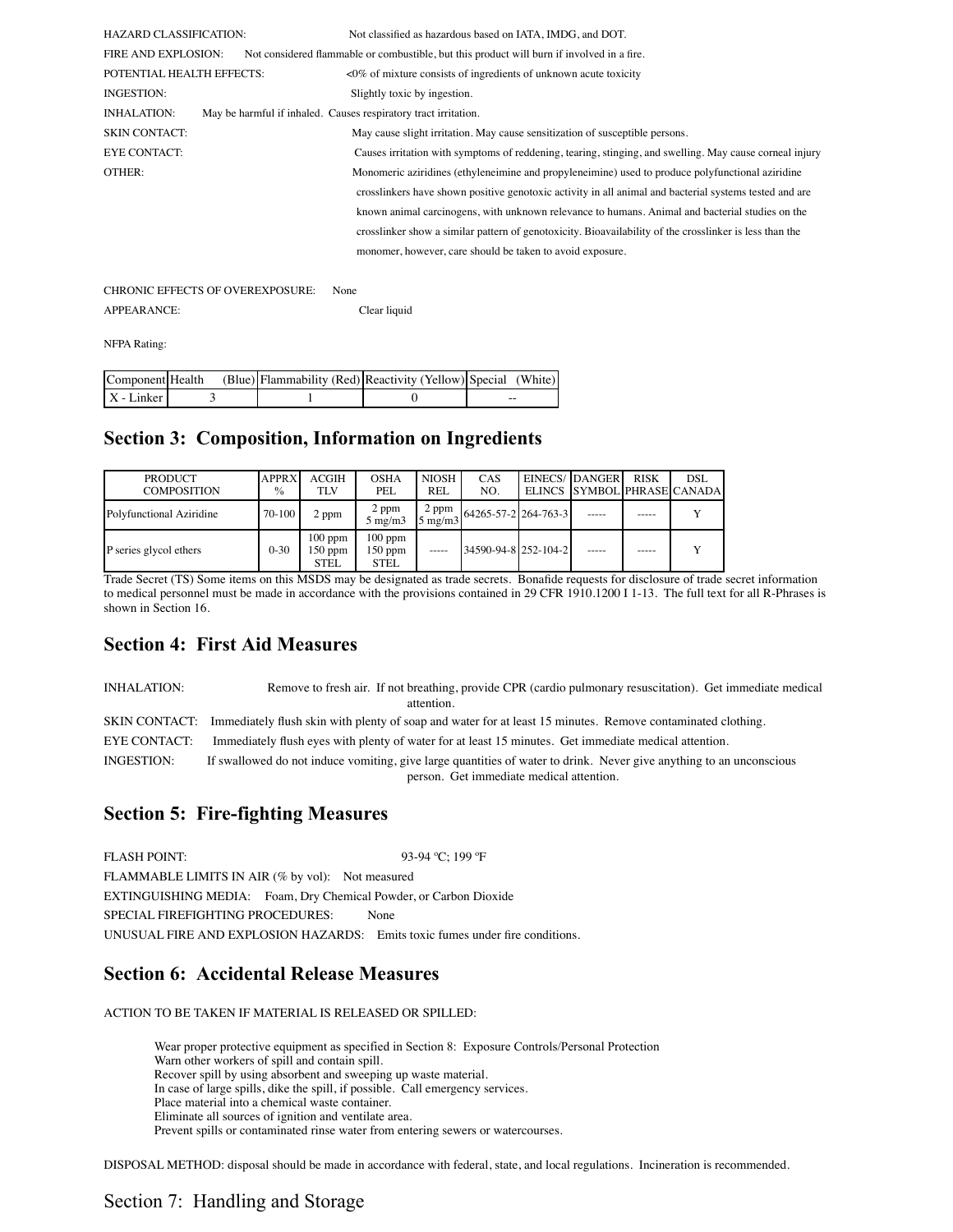Prevent spills or contaminated rinse water from entering sewers or watercourses.

DISPOSAL METHOD: disposal should be made in accordance with federal, state, and local regulations. Incineration is recommended.

# Section 7: Handling and Storage

PRECAUTIONS TO BE TAKEN IN HANDLING AND STORAGE:

Store upright in a cool, dry place. Keep container closed when not in use. Prevent build-up of electro-static charges (e.g. by grounding). Keep away from heat, sparks, flame, direct sunlight and other possible sources of ignition. Do not store with peroxides and oxidizing materials. Use only with adequate ventilation. Do not inhale vapors. Avoid spilling and releasing vapor. Wear proper protective equipment when handling this material. Avoid contact with skin, eyes or clothing. Wash hands and face after handling this material. Keep out of reach of children. Follow all applicable local regulations for handling and storage. Utilize chemical segregation.

#### INFORMATION ON EMPTIED CONTAINER

Dispose of this container according to local, state, and federal laws in your country. Do not reuse this container. This container may be hazardous when emptied. Residues will be explosive or flammable. Do not puncture or cut this container. Do not weld on or near this container.

### SPECIFIC USES:

This product is intended for use as a crosslinker.

### Section 8: Exposure Controls/Personal Protection

VENTILATION: Always provide good general, mechanical room ventilation where this chemical/material is used. SPECIAL VENTILATION CONTROLS: Use this material inside totally enclosed equipment, or use it with local exhaust ventilation at points where vapors can be released into the workspace air. RESPIRATORY PROTECTION: Follow the OSHA respirator regulations found in 29 CFR 1910.134 or the CEN European Standards (EU). Use a NIOSH/MSHA or European Standard (EN) approved respirator if exposure limits are exceeded or if irritation or other symptoms are experienced. **PROTECTIVE GLOVES: Neoprene, butyl, or nitrile rubber gloves are recommended.** EYE PROTECTION: Recommend eye protection using safety glasses or goggles. SKIN PROTECTION: Suitable protective clothing to prevent skin contact WORK/HYGIENE PRACTICES: Avoid breathing vapor. Avoid contact with eyes. Wash hands after handling. EXPOSURE LIMITS Reference Section 2 OTHER EQUIPMENT: Make safety shower, eyewash stations, and hand washing equipment available in the work area.

### Section 9: Physical and Chemical Properties

| APPEARANCE - COLOR: | Clear to amber |
|---------------------|----------------|
| PHYSICAL STATE:     | Liquid         |
| ODOR:               | Mild solvent   |

### PRODUCT CRITERIA

|                                                                         | PRODUCT CRITERIA           |
|-------------------------------------------------------------------------|----------------------------|
| <b>ODOR THRESHOLD</b>                                                   | Not applicable for product |
| PН                                                                      | Basic                      |
| <b>FLASH POINT:</b>                                                     | 93-94 °C, 199 °F           |
| LOWER EXPLOSIVE LIMIT; UPPER EXPLOSIVE LIMIT Not applicable for product |                            |
| FLAMMABILITY (Solid, gas)                                               | Not flammable              |
| <b>EXPLOSIVE PROPERTIES</b>                                             | Not applicable for product |
| <b>OXIDIZING PROPERTIES</b>                                             | May occur                  |
| SPECIFIC GRAVITY ( $@25^{\circ}$ C):                                    | 1.07                       |
| <b>EVAPORATION RATE:</b>                                                | Less than n-butyl acetate  |
| % VOLATILE by VOLUME                                                    | $0 - 30$                   |
| PARTITION COEFFICIENT                                                   | Not applicable for product |
| AUTO IGNITION TEMPERATURE                                               | Not applicable for product |
| DECOMPOSITION TEMPERATURE                                               | Not applicable for product |
| <b>BOILING POINT:</b>                                                   | Not applicable for product |
|                                                                         |                            |

MELTING POINT: >212 ºF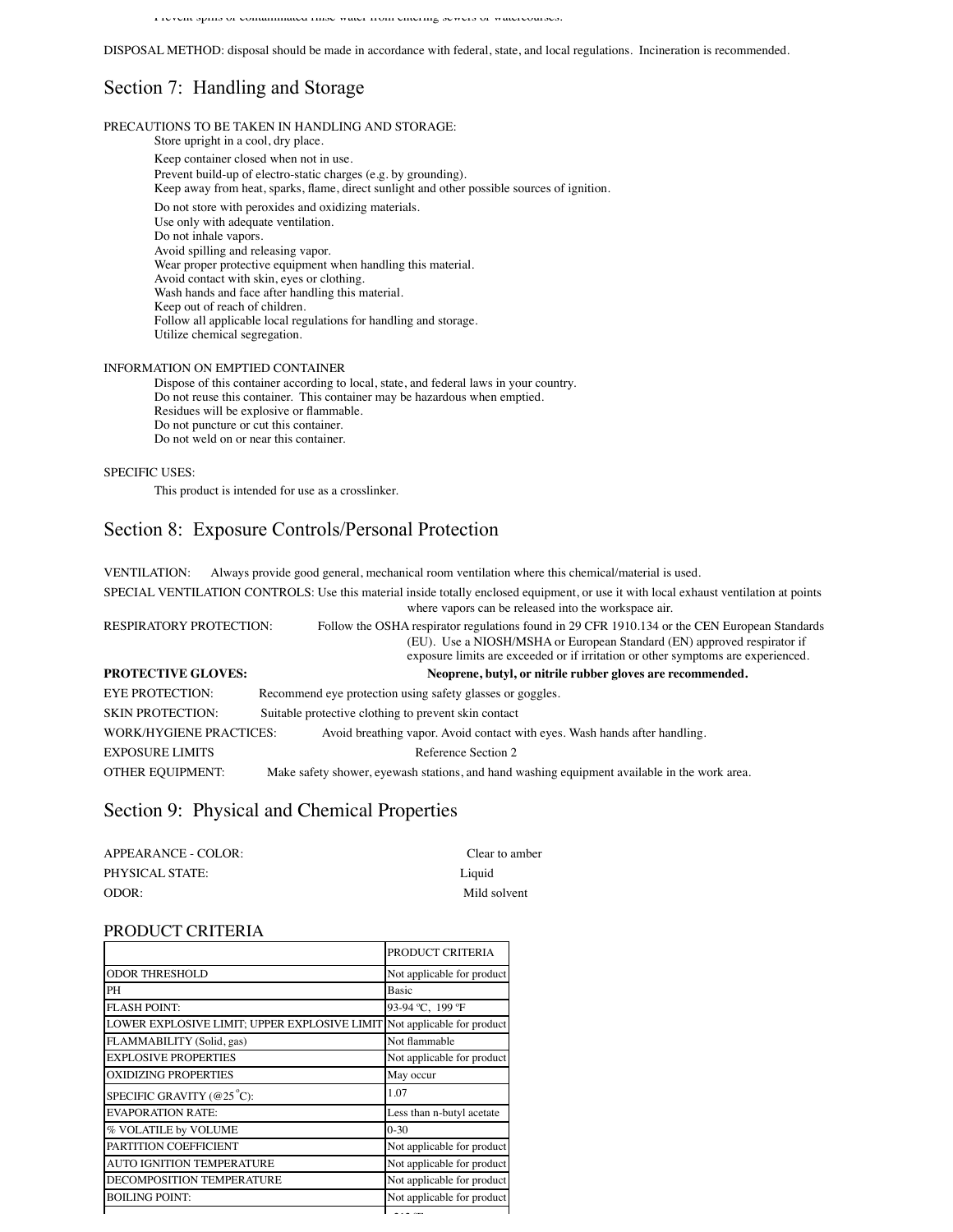| Not applicable for product |  |
|----------------------------|--|
| Not applicable for product |  |
| Not applicable for product |  |
| Not applicable for product |  |
| $>212$ °F                  |  |
| Negligible                 |  |
| Heavier than air           |  |
| Miscible                   |  |
| Miscible                   |  |
| Not applicable for product |  |
| Not applicable for product |  |
| $0-30\%$ by weight         |  |
|                            |  |

# Section 10: Stability and Reactivity

| STABILITY:                               | Stable under normal conditions.                                                                           |                                                 |                                                                                  |
|------------------------------------------|-----------------------------------------------------------------------------------------------------------|-------------------------------------------------|----------------------------------------------------------------------------------|
| <b>CONDITIONS TO AVOID:</b>              | Avoid contamination with acidic materials, heat, direct sunlight, ultraviolet radiation, strong oxidizing |                                                 |                                                                                  |
|                                          |                                                                                                           | conditions and freezing conditions.             | Unstable at elevated temperatures and                                            |
|                                          |                                                                                                           | violently                                       | pressures, or may react with water or acids with some release of energy, but not |
| INCOMPATIBILITY (MATERIALS TO AVOID):    |                                                                                                           | Acidic materials, anhydrides, strong oxidizers. |                                                                                  |
| <b>HAZARDOUS DECOMPOSITION PRODUCTS:</b> |                                                                                                           | Carbon monoxide and carbon dioxide              |                                                                                  |
| <b>HAZARDOUS POLYMERIZATION:</b>         |                                                                                                           | May occur if mixed with acidic materials.       |                                                                                  |

# Section 11: Toxicological Information

There is no toxicological information available for the product mixture.

| GHS Required Criteria Toxicity Criteria |                                                                                 | <b>Toxicity Information</b><br>Comments |             | <b>Chemical Constituent</b> |
|-----------------------------------------|---------------------------------------------------------------------------------|-----------------------------------------|-------------|-----------------------------|
| <b>Acute Toxicity</b>                   | LD50 Dermal Rabbit                                                              | 9510 mg/kg                              |             | P series glycol ethers      |
|                                         | LC50 Inhalation Rat                                                             | 552 ppm                                 |             | P series glycol ethers      |
|                                         | LD50 Dermal Rabbit                                                              | 500-5000 mg/kg                          |             | Polyfunctional Aziridine    |
| Skin Corrosion/Irritation               |                                                                                 | No information is available.            |             |                             |
| Serious Eye Damage /<br>Eye Irritation  | Eye corrosive based on animal studies.                                          |                                         |             | Polyfunctional Aziridine    |
| Respiratory or Skin Sensitization       | Known skin sensitizer based on animal<br>studies. Known respiratory sensitizer. |                                         |             | Polyfunctional Aziridine    |
| Germ Cell Mutagenicity                  |                                                                                 | No information is available.            |             |                             |
| Carcinogenicity                         |                                                                                 | Not listed                              | <b>NTP</b>  |                             |
|                                         |                                                                                 | Not listed                              | <b>IARC</b> |                             |
|                                         |                                                                                 | Not listed                              | <b>OSHA</b> |                             |
| Reproductive Toxicity                   |                                                                                 | No information is available.            |             |                             |
| STOST -- Single Exposure                | Inhalation:                                                                     | May cause respiratory irritation        |             | P series glycol ethers      |
| STOST - Repeated Exposure               |                                                                                 | No information is available.            |             |                             |
| <b>Aspiration Hazard</b>                |                                                                                 | No information is available.            |             |                             |
| Ames test                               |                                                                                 |                                         |             |                             |
|                                         |                                                                                 |                                         |             |                             |

STOST = Specific Target Organ Systemic Toxicity

### OTHER INFORMATION:

Only selected Registry of Toxic Effects of Chemical Substances (RTECS) data is presented here. See actual entry in RTECS for complete information.

# Section 12: Ecological Information

| <b>BIODEGRADATION:</b>  | Not readily biodegradable. Aerobic biodegradation: 16.1% (day 28) (read-across) (OECD<br>301F: EU method<br>C.4-D). Not readily biodegradable (QSAR calculation; EPA v3.20/BIOWIN v4.10) | Polyfunctional Aziridine |
|-------------------------|------------------------------------------------------------------------------------------------------------------------------------------------------------------------------------------|--------------------------|
| <b>BIOACCUMULATION:</b> | Low potential for bioaccumulation ( $log Pow < 3$ )                                                                                                                                      | Polyfunctional Aziridine |
| ECO TOXICITY:           | LC50 / 96 HOURS Pimephales promelas (fathead minnow) 10,000 mg/l                                                                                                                         | P series glycol ethers   |
|                         | LC50 / 48 HOURS Daphnia magna. 1,919 mg/l (nominal)                                                                                                                                      | P series glycol ethers   |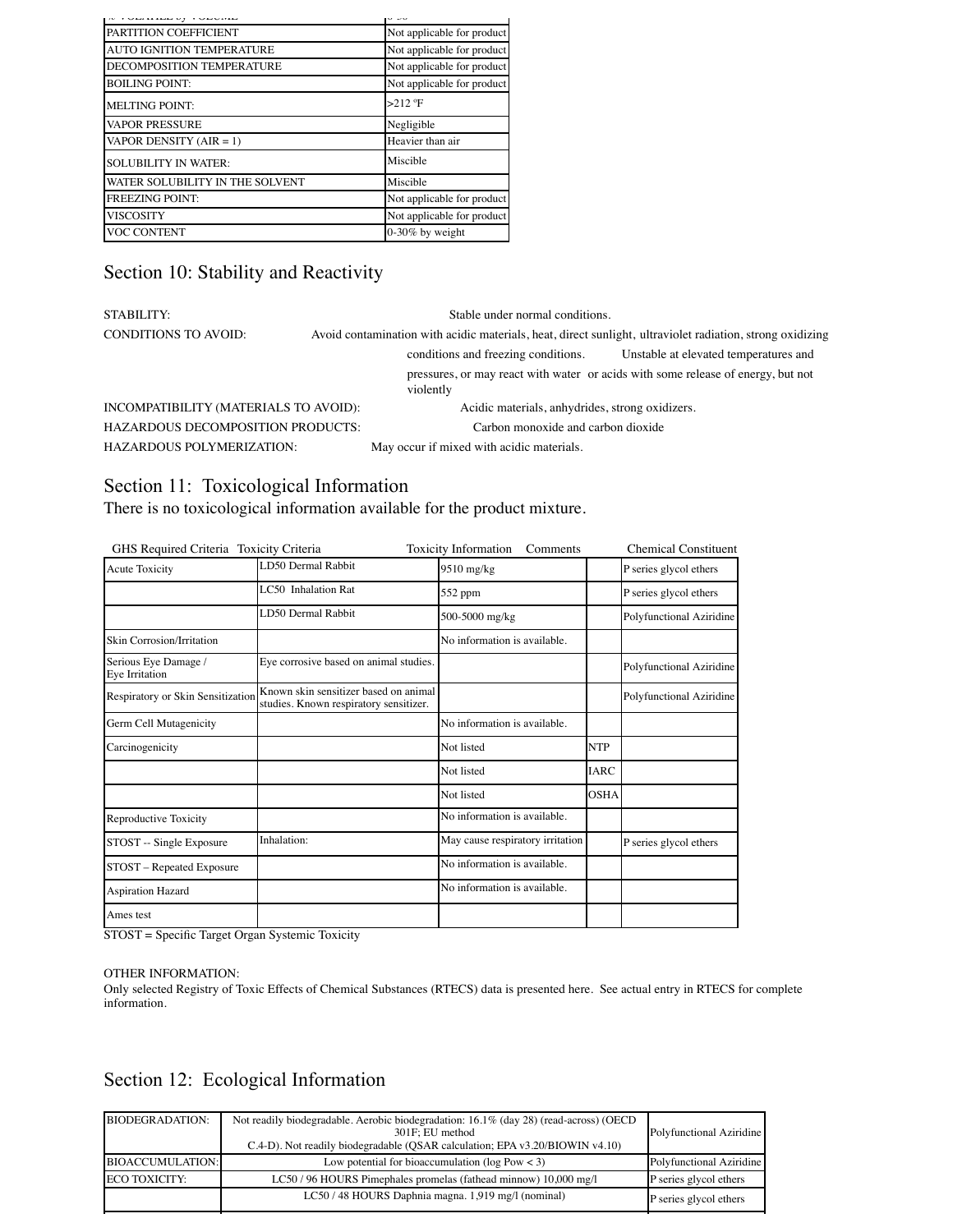|                         | JUIF; EU Illeulou<br>C.4-D). Not readily biodegradable (OSAR calculation; EPA v3.20/BIOWIN v4.10) | POIVIUIICHOHAI AZIHUIIIC |
|-------------------------|---------------------------------------------------------------------------------------------------|--------------------------|
| <b>BIOACCUMULATION:</b> | Low potential for bioaccumulation ( $log Pow < 3$ )                                               | Polyfunctional Aziridine |
| <b>ECO TOXICITY:</b>    | LC50 / 96 HOURS Pimephales promelas (fathead minnow) 10,000 mg/l                                  | P series glycol ethers   |
|                         | LC50 / 48 HOURS Daphnia magna. 1,919 mg/l (nominal)                                               | P series glycol ethers   |
|                         | EC50 / 72 HOURS Selenastrum capricornutum (green algae) 1,000 mg/l                                | P series glycol ethers   |
|                         | EC10 / Pseudomonas putida cell growth 4,168 mg/l (nominal)                                        | P series glycol ethers   |
|                         | LC50 (lethal concentration, 50%): 2.35mg/L (96 hr; estimated data: ECOSAR v1.00a)                 | Polyfunctional Aziridine |
|                         | EC50 (effect concentration, 50%): 6.96 mg/L (48hr; estimated data: ECOSAR v1.00a)                 | Polyfunctional Aziridine |
|                         | EC50 (effect concentration, 50%): 3.33 mg/L (96hr; estimated data; ECOSAR v1.00a)                 | Polyfunctional Aziridine |
| <b>MOBILITY:</b>        | No information is available.                                                                      |                          |

Note: Not all of the ingredients have been tested for Ecotoxicity.

# Section 13: Disposal Considerations

### WASTE FROM RESIDUES / UNUSED PRODUCTS:

Follow the waste disposal requirements of your country, state, or local authorities.

### CONTAMINATED PACKAGING:

Recommend contaminated packaging material should be disposed of as stated above for residues and unused product.

RINSATE: Do not dispose of rinse water containing product in a sanitary sewer system or storm water drainage system.

## Section 14: Transport Information

| <b>ROAD TRANSPORT:</b><br><b>ADR</b> = International Carriage of Dangerous Goods by Road |                                                                                |
|------------------------------------------------------------------------------------------|--------------------------------------------------------------------------------|
| UN NUMBER:                                                                               | <b>UN 3082</b>                                                                 |
| DOT PROPER SHIPPING NAME                                                                 | Environmentally hazardous substance, liquid, N.O.S. (Polyfunctional Aziridine) |
| DOT / ADR HAZARD CLASS:                                                                  | Miscellaneous                                                                  |
| DOT / ADR LABELS:                                                                        | Class 9                                                                        |
| PLACARD:                                                                                 | Class 9                                                                        |
| DOT / ADR PACKAGING GROUP:                                                               | $\mathbf I$                                                                    |
| SEA TRANSPORT: IMDG                                                                      |                                                                                |
| PROPER SHIPPING NAME                                                                     | Environmentally hazardous substance, liquid, N.O.S. (Polyfunctional Aziridine) |
| UN NUMBER SEA UN 3082                                                                    |                                                                                |
| CLASS:                                                                                   | 9                                                                              |
| <b>PACKING GROUP:</b>                                                                    | I                                                                              |
| EmS No.:                                                                                 | $F-A, S-F$                                                                     |
| <b>MARINE POLLUTANT:</b><br><b>SEA TRANSPORT NOTES:</b>                                  | No                                                                             |
| AIR TRANSPORT: IATA/ICAO                                                                 |                                                                                |
| <b>UN NUMBER:</b>                                                                        | <b>UN 3082</b>                                                                 |
| PROPER SHIPPING NAME                                                                     | Environmentally hazardous substance, liquid, N.O.S. (Polyfunctional Aziridine) |
| <b>HAZARD CLASS:</b>                                                                     | 9                                                                              |
| I<br>PACKAGING GROUP:                                                                    |                                                                                |
| Section 15: Regulatory Information<br>Directive 1999/45/EC                               |                                                                                |
| <b>LABEL FOR SUPPLY:</b>                                                                 |                                                                                |

| RISK PHRASES: | R-Phrase:       |                 |                         | R <sub>36</sub>    | Irritating to Eyes      |  |
|---------------|-----------------|-----------------|-------------------------|--------------------|-------------------------|--|
|               |                 | R <sub>38</sub> |                         | Irritating to Skin |                         |  |
|               | S-Phrase:       |                 | S <sub>24</sub>         |                    | Avoid contact with Skin |  |
|               | S <sub>25</sub> |                 | Avoid contact with Eyes |                    |                         |  |

IRRITANT

TOXIC SUBSTANCES CONTROL ACT (TSCA) STATUS:

This product is in compliance with rules, regulations, and orders of TSCA. All components are listed on the TSCA Inventory.

SUPERFUND AMENDMENTS AND REAUTHORIZATION ACT OF 1986 (SARA) TITLE III SECTION 313 SUPPLIER No<del>onse</del>gueron: